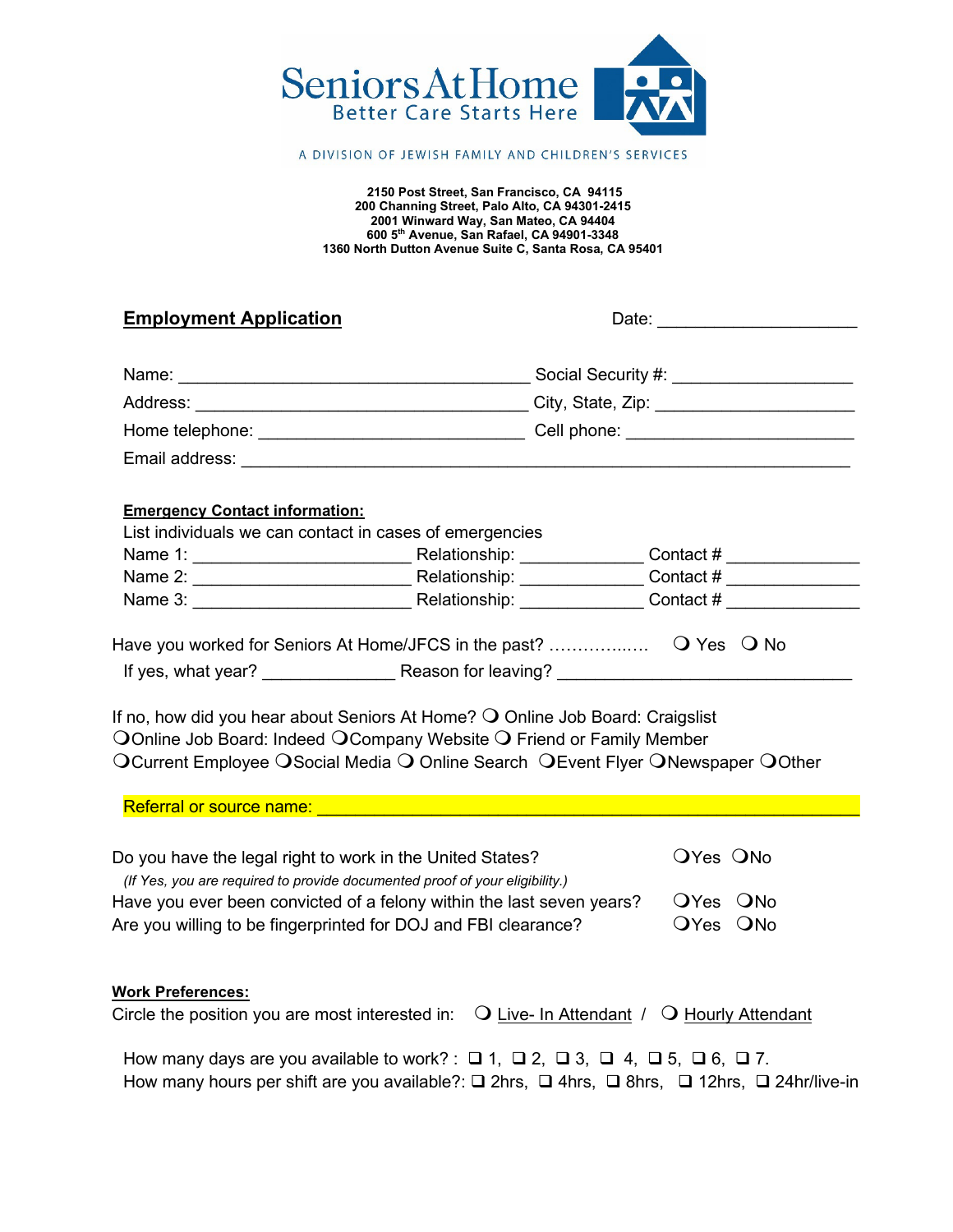#### *(Seniors At Home employment application page 2)*

Indicate as best as you can, the days and shifts you are available to work:

|                   | Mondav | Tuesdav | Wednesdav | Thursdav | Fridav | Saturdav | Sundav |
|-------------------|--------|---------|-----------|----------|--------|----------|--------|
| Day (7am-3pm)     |        |         |           |          |        |          |        |
| PM (3pm- 11pm)    |        |         |           |          |        |          |        |
| Nights (11pm-7am) |        |         |           |          |        |          |        |

## **Client Preferences:**

| You prefer to work with- $\,$ Male clients only- $\,$ $\,$ OYes $\,$ O No $\,$ |                                                |                     |  |  |  |
|--------------------------------------------------------------------------------|------------------------------------------------|---------------------|--|--|--|
|                                                                                | Female clients only- OYes O No                 |                     |  |  |  |
|                                                                                | Both male and female clients- $QYes$ $QNo$     |                     |  |  |  |
|                                                                                | Single clients only- $QYes$ $QNo$              |                     |  |  |  |
|                                                                                | Multiple clients- OYes O No                    |                     |  |  |  |
| Are you allergic to the following?                                             |                                                | Cats- QYes Q No     |  |  |  |
|                                                                                |                                                | Dogs- $OYes$ $ONo$  |  |  |  |
|                                                                                | Other animals- OYes O No List:                 |                     |  |  |  |
|                                                                                |                                                | Fragrance- OYes ONo |  |  |  |
|                                                                                | Smoke/cigarettes- OYes O No                    |                     |  |  |  |
|                                                                                | Any other allergies- OYes ONo List:            |                     |  |  |  |
|                                                                                | Able to work in a "smoking" home?- $OYes$ O No |                     |  |  |  |

### **Additional Information:**

Other languages spoken: \_\_\_\_\_\_\_\_\_\_\_\_\_\_\_\_\_\_\_\_\_\_\_\_\_\_\_\_\_\_\_\_\_\_\_\_\_\_\_\_\_\_\_\_\_\_\_\_\_\_\_\_\_\_\_\_

List other special skills or experiences that you have used or have come across in homecare? *(For example: Sewing, beautician, barbering, gardening, cooking, singing, etc) :* 

 $\mathcal{L}_\text{max}$  , and the set of the set of the set of the set of the set of the set of the set of the set of the set of the set of the set of the set of the set of the set of the set of the set of the set of the set of the

 $\mathcal{L}_\text{max}$  , and the set of the set of the set of the set of the set of the set of the set of the set of the set of the set of the set of the set of the set of the set of the set of the set of the set of the set of the

**Driving and Areas of work:** (check all area that you are willing to work in)

| San Francisco Area:   | <b>□San Francisco only</b>                                                                                                                                                                                                                                                                                 |
|-----------------------|------------------------------------------------------------------------------------------------------------------------------------------------------------------------------------------------------------------------------------------------------------------------------------------------------------|
| North Peninsula Area: | <b>□South SFO / □Daly City / □Pacifica / □San Bruno / □Hillsborough /</b><br>□Millbrae / □Burlingame / □San Mateo / □Foster City / □San Carlos                                                                                                                                                             |
| South Peninsula Area: | □Redwood City / □Palo Alto / □Menlo Pk / □Sunnyvale / □Sta. Clara /<br>$\Box$ Mt. View / $\Box$ San Jose                                                                                                                                                                                                   |
| Marin/Sonoma:         | <b>□Sausalito / □Mill Valley / □San Rafael / □Tiburon / □Novato /</b><br>□Kentfield / □Ross / □Fairfax / □San Anselmo / □Corte Madera /<br>□Larkspur / □Greenbrae / □Rohnert Park/ □Petaluma / □Santa Rosa /<br><b>□Sebastopol / □Sonoma / □Windsor / □Cotati / □Penngrove /</b><br>□Oakmont / □Healdsburg |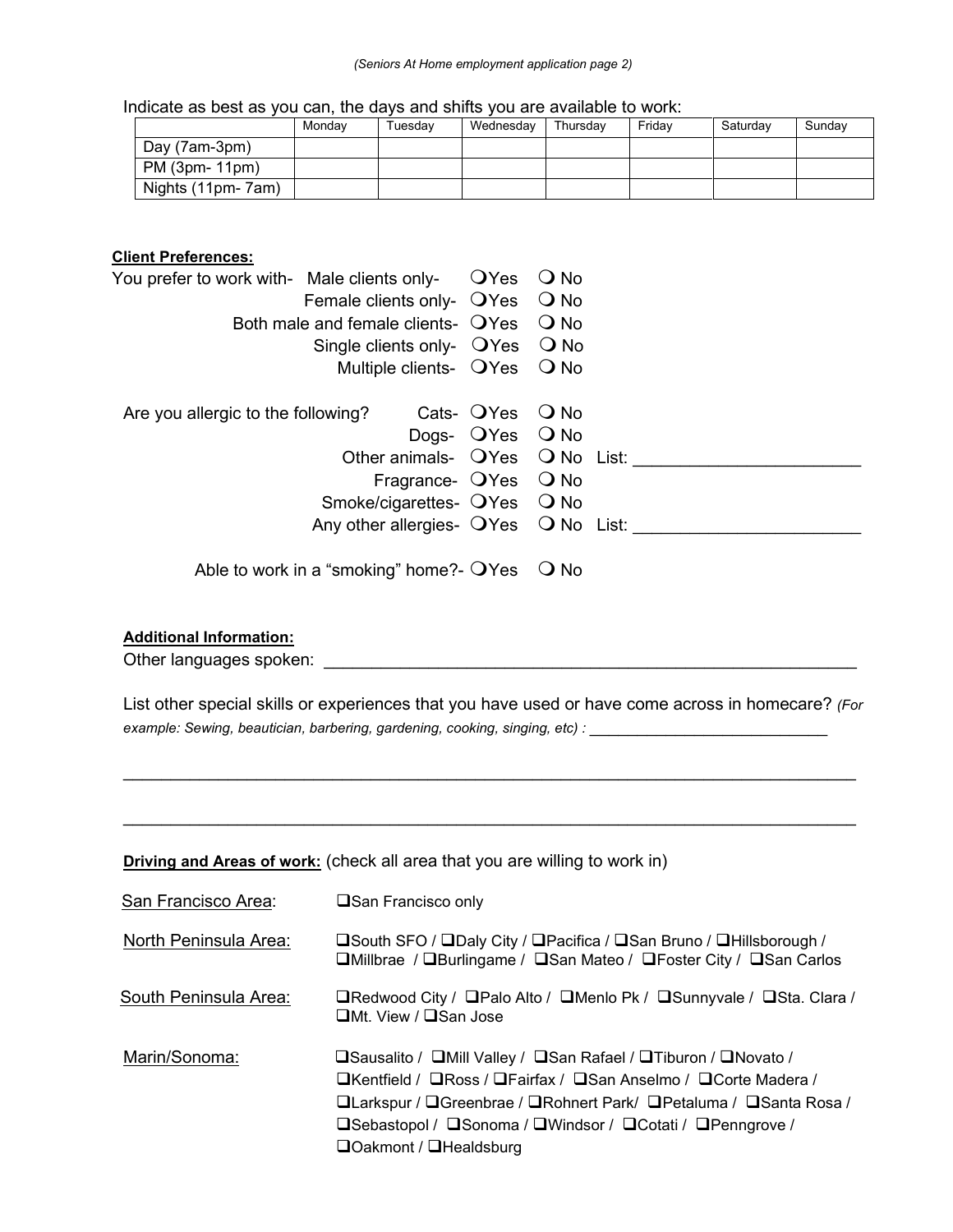| Do you drive?                                               | $\mathsf{O}$ Yes | $Q$ No         |                              |                    |
|-------------------------------------------------------------|------------------|----------------|------------------------------|--------------------|
| Do you have a valid driver's license?                       | OYes             |                | $\bigcirc$ No License #:     |                    |
| Are you willing to drive a client in your car? $\Box$ Yes   |                  | $Q$ No         |                              |                    |
| Are you willing to drive a client's car?                    | OYes             | $\bigcirc$ No  |                              |                    |
| Can you provide proof of car insurance?                     | <b>O</b> Yes     |                | $\bigcirc$ No (Provide copy) |                    |
|                                                             |                  |                |                              |                    |
| <b>Certifications:</b>                                      |                  |                |                              |                    |
| Provide copies of certifications during the hiring process. |                  |                |                              |                    |
| <b>O</b> Yes<br>Are you certified for CPR?                  | $\bigcirc$ No    |                |                              |                    |
| OYes<br>Do you have First Aid training?                     | $\bigcirc$ No    |                |                              |                    |
| $\Box$ CNA<br>Are you currently certified as a:             | $\Box$ CHHA      | <b>OLVN</b>    | $\Box$ RN ?                  |                    |
| <b>Training and Education:</b>                              |                  |                |                              |                    |
| School                                                      |                  | Field of Study |                              | Certificate/Degree |
|                                                             |                  |                |                              |                    |
|                                                             |                  |                |                              |                    |
|                                                             |                  |                |                              |                    |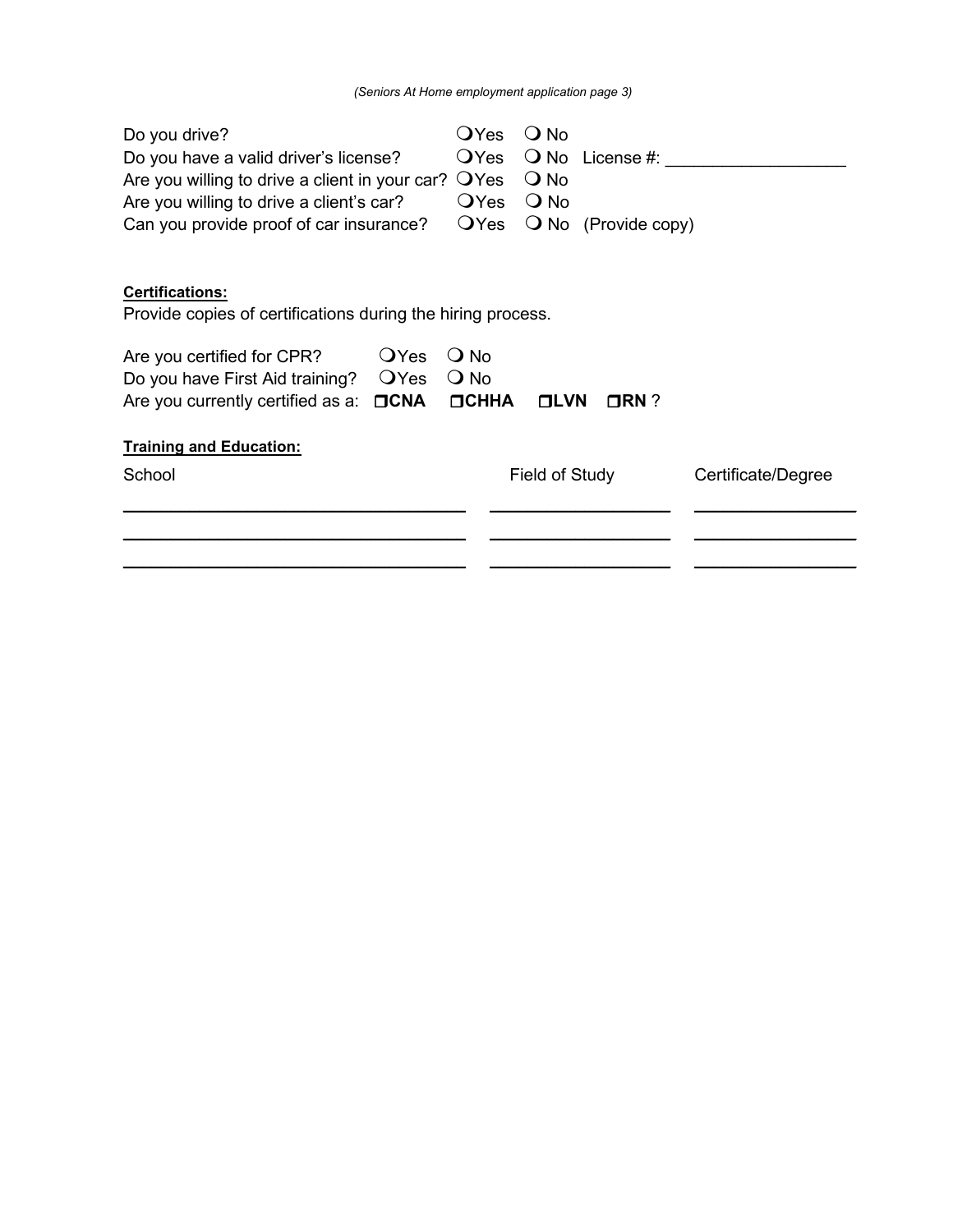#### **Work Experience:**

Please list your most recent employers first.

| □ Request for Reference Information Completed                                                                                                                                                                                                                                              |  |                                                                                                                     |
|--------------------------------------------------------------------------------------------------------------------------------------------------------------------------------------------------------------------------------------------------------------------------------------------|--|---------------------------------------------------------------------------------------------------------------------|
|                                                                                                                                                                                                                                                                                            |  |                                                                                                                     |
| 2.                                                                                                                                                                                                                                                                                         |  |                                                                                                                     |
|                                                                                                                                                                                                                                                                                            |  |                                                                                                                     |
|                                                                                                                                                                                                                                                                                            |  |                                                                                                                     |
|                                                                                                                                                                                                                                                                                            |  |                                                                                                                     |
|                                                                                                                                                                                                                                                                                            |  |                                                                                                                     |
|                                                                                                                                                                                                                                                                                            |  |                                                                                                                     |
|                                                                                                                                                                                                                                                                                            |  | <u> 1989 - 1989 - 1989 - 1989 - 1989 - 1989 - 1989 - 1989 - 1989 - 1989 - 1989 - 1989 - 1989 - 1989 - 1989 - 19</u> |
|                                                                                                                                                                                                                                                                                            |  |                                                                                                                     |
| □ Request for Reference Information Completed                                                                                                                                                                                                                                              |  |                                                                                                                     |
|                                                                                                                                                                                                                                                                                            |  |                                                                                                                     |
|                                                                                                                                                                                                                                                                                            |  |                                                                                                                     |
| 3.                                                                                                                                                                                                                                                                                         |  |                                                                                                                     |
|                                                                                                                                                                                                                                                                                            |  |                                                                                                                     |
|                                                                                                                                                                                                                                                                                            |  |                                                                                                                     |
|                                                                                                                                                                                                                                                                                            |  |                                                                                                                     |
|                                                                                                                                                                                                                                                                                            |  |                                                                                                                     |
| How many patients did you care for in a shift?: _________________________________                                                                                                                                                                                                          |  |                                                                                                                     |
|                                                                                                                                                                                                                                                                                            |  |                                                                                                                     |
|                                                                                                                                                                                                                                                                                            |  |                                                                                                                     |
| Reason for leaving: _____________________<br>$\mathbf{L}$ , $\mathbf{L}$ , $\mathbf{L}$ , $\mathbf{L}$ , $\mathbf{L}$ , $\mathbf{L}$ , $\mathbf{L}$ , $\mathbf{L}$ , $\mathbf{L}$ , $\mathbf{L}$ , $\mathbf{L}$ , $\mathbf{L}$ , $\mathbf{L}$ , $\mathbf{L}$ , $\mathbf{L}$ , $\mathbf{L}$ |  | <u> 1989 - Jan James James Barnett, amerikan bahasa (j. 1989)</u>                                                   |

**□ Request for Reference Information Completed** 

 **\_\_\_** 

**I certify that all information given on this application is true and correct. I also understand that the Jewish Family and Children's Services may make an investigation of my work and personal history, and I authorize all persons, schools, companies, corporations and law enforcement agencies to supply any information concerning my background and release them from any liability and responsibility arising from their doing so. I understand that any misrepresentation or omission of information will be sufficient cause for dismissal.**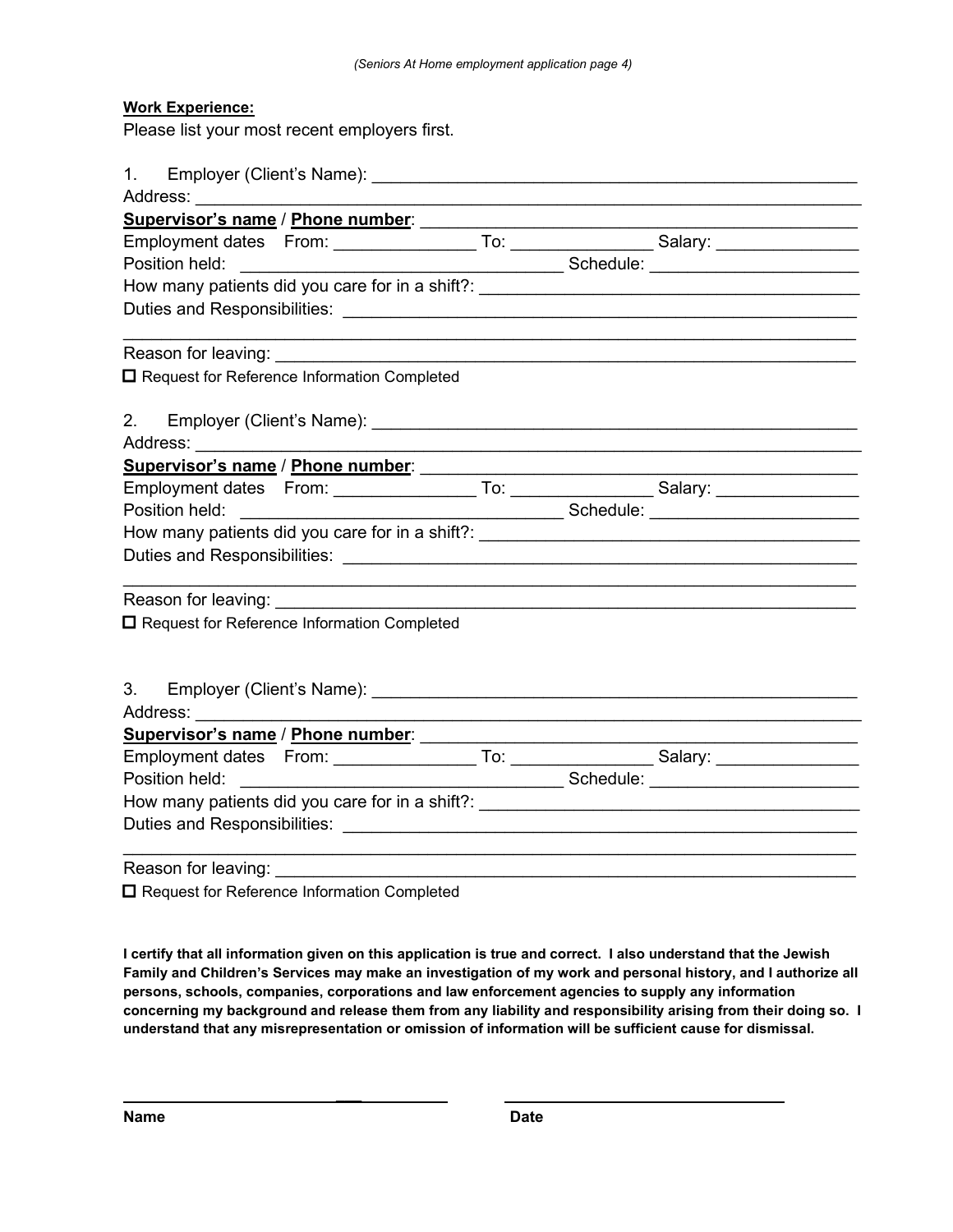

#### *Please return the document to:*

| 2150 Post Street, San Francisco, CA 94115 or Fax: (415) 449-3703          |  |  |
|---------------------------------------------------------------------------|--|--|
| 600 Fifth Avenue, San Rafael, CA 94901  or Fax: (415) 449-3703            |  |  |
| 200 Channing Street, Palo Alto, CA 94301-2415  or Fax: (650) 330-0868     |  |  |
| 2001 Windward Way, San Mateo, CA 94404 or Fax: (650) 330-0868             |  |  |
| 1360 N. Dutton Ave, Suite C, Santa Rosa, CA 95401  or Fax: (415) 449-3703 |  |  |

#### *CONFIDENTIAL REQUEST FOR REFERENCE INFORMATION*

To:  $\frac{1}{2}$   $\frac{1}{2}$   $\frac{1}{2}$   $\frac{1}{2}$   $\frac{1}{2}$   $\frac{1}{2}$   $\frac{1}{2}$   $\frac{1}{2}$   $\frac{1}{2}$   $\frac{1}{2}$   $\frac{1}{2}$   $\frac{1}{2}$   $\frac{1}{2}$   $\frac{1}{2}$   $\frac{1}{2}$   $\frac{1}{2}$   $\frac{1}{2}$   $\frac{1}{2}$   $\frac{1}{2}$   $\frac{1}{2}$   $\frac{1}{2}$   $\frac{1}{2$ 

Applicant's Full Name\_\_\_\_\_\_\_\_\_\_\_\_\_\_\_\_\_\_\_\_\_\_\_\_\_\_\_\_ Soc Security # \_\_\_\_\_\_\_\_\_\_\_\_\_\_\_\_\_\_\_\_\_

The above named individual has applied to join our Home Care Agency. As we place great importance in the thorough screening of all our applicants, we would appreciate your courtesy in responding to us. This information will be held in the strictest confidence unless otherwise required by law. Thank you.

Sincerely,

Seniors At Home Staff

I hereby release from any liability the company; institution or person named above and authorize them to release all information regarding my employment with them.

| <b>Applicant's Signature</b>       |                                                                                                                 | Date    |                               |
|------------------------------------|-----------------------------------------------------------------------------------------------------------------|---------|-------------------------------|
|                                    |                                                                                                                 |         |                               |
|                                    |                                                                                                                 |         |                               |
|                                    |                                                                                                                 |         |                               |
| Duties:                            |                                                                                                                 |         |                               |
|                                    |                                                                                                                 |         |                               |
|                                    |                                                                                                                 |         | No: _________________________ |
|                                    | <b>Above Average</b>                                                                                            | Average | <b>Below Average</b>          |
| <b>Quality of Skills</b>           |                                                                                                                 |         |                               |
| <b>Quality of Attitude</b>         |                                                                                                                 |         |                               |
| Dependability <b>Dependability</b> |                                                                                                                 |         |                               |
| Reliability                        | the contract of the contract of the contract of the contract of the contract of the contract of the contract of |         |                               |
| Judgment                           |                                                                                                                 |         |                               |
|                                    |                                                                                                                 |         |                               |

Client/Employer Signature & Title: \_\_\_\_\_\_\_\_\_\_\_\_\_\_\_\_\_\_\_\_\_\_\_\_\_\_\_\_\_\_\_\_\_\_\_\_\_\_\_\_\_\_\_\_\_\_\_\_\_\_\_\_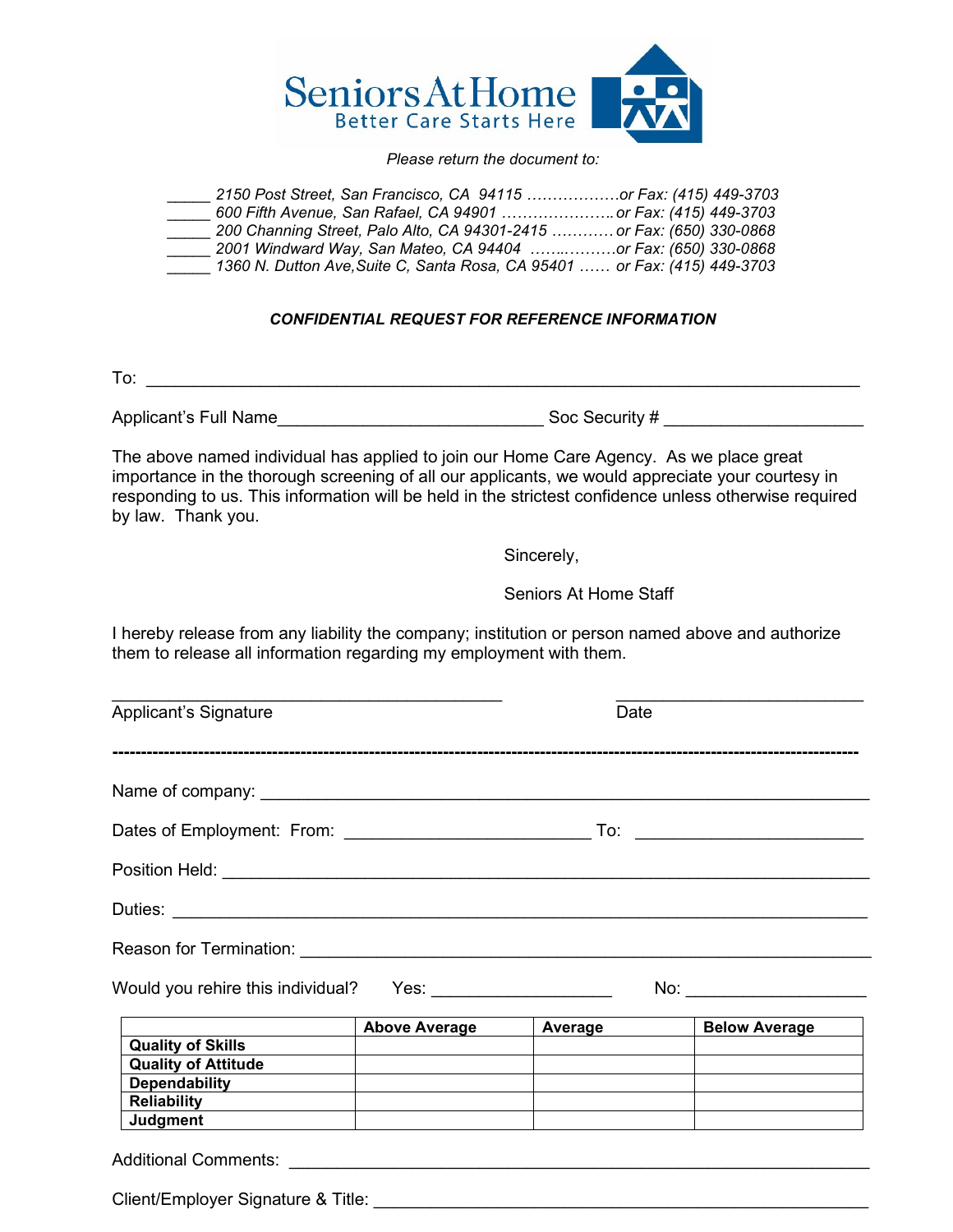

Name: \_\_\_\_\_\_\_\_\_\_\_\_\_\_\_\_\_\_\_\_\_\_\_\_\_\_\_\_\_\_\_\_\_\_\_\_\_\_\_\_\_ Date: \_\_\_\_\_\_\_\_\_\_\_\_\_\_\_\_\_\_\_\_\_

# **Self Evaluation of Skill and Experience Inventory for**

# **Personal Care Attendant**

**Please select the level of your skill and ability using the following <u>KEY</u>:<br>NA= not applicable 1= not experienced 2= some experience 3= very experience NA= not applicable 1= not experienced 2= some experience 3= very experienced**

|    | <b>Skill/ Experience</b>                | <b>Check One</b>                             | <b>Comments</b> |
|----|-----------------------------------------|----------------------------------------------|-----------------|
| 1. | <b>Personal Care Skills</b>             |                                              |                 |
|    | <b>Bed Bath</b><br>a.                   | ONA 01 02 03                                 |                 |
|    | b. Sponge, Tub or Shower Bath           | ONA 01 02 03                                 |                 |
|    | c. Shampoo in Bed                       | ONA 01 02 03                                 |                 |
|    | Shampoo - Sink or Tub<br>d.             | Q2Q3<br>$\overline{O}$ NA $\overline{O}$ 1   |                 |
|    | e. Nail and Foot Care                   | Q2Q3<br>$\overline{O}$ NA $\overline{O}$ 1   |                 |
|    | f.<br><b>Skin Care</b>                  | ONA 01 02 03                                 |                 |
|    | g. Backrub/Massage                      | ONA 01 02 03                                 |                 |
|    | h. Oral Hygiene/ Denture Care           | $\overline{O1}$<br>Q2Q3<br>$\overline{OA}$   |                 |
|    | i.<br>Shave                             | $\overline{O}$ NA $\overline{O}$ 1<br>Q2Q3   |                 |
|    | Positioning                             | $\overline{O}$ NA $\overline{O}$ 1<br>Q2Q3   |                 |
|    | k. Make Occupied Bed                    | ONA 01 02 03                                 |                 |
|    | <b>Dressing</b><br>I.                   | ONA 01 02 03                                 |                 |
| 2. | <b>Simple Procedures</b>                |                                              |                 |
|    | a. TPR / Vital Signs                    | ONA 01 02 03                                 |                 |
|    | b. Urine Test for Sugar                 | ONA 01 02 03                                 |                 |
|    | c. Safe Use of $O2$                     | ONA 01 02 03                                 |                 |
|    | d. Non-Sterile Dry Dressing             | ONA 01 02 03                                 |                 |
|    | e. Dry and Moist Heat                   | ONA 01 02 03                                 |                 |
|    | $f_{\rm{r}}$<br><b>Cold Application</b> | ONA 01 02 03                                 |                 |
| 3. | <b>Elimination</b>                      |                                              |                 |
|    | a. Intake and Output                    | ONA 01 02 03                                 |                 |
|    | b. Ostomy Care                          | ONA 01 02 03                                 |                 |
|    | c. Catheter Care                        | $\overline{O}$ 1<br>Q2Q3<br>O NA             |                 |
|    | d. Bed Pan                              | ONA 01 02 03                                 |                 |
|    | Urinal<br>e.                            | $\overline{O}$ NA $\overline{O}$ 1<br>Q2Q3   |                 |
|    | f.<br>Incontinence/ Adult Diapers       | ONA 01 02 03                                 |                 |
| 4. | <b>Medication</b>                       |                                              |                 |
|    | a. Reminding, Observing, Reporting      | ONA 01 02 03                                 |                 |
|    | b. Assisting with Bottle or Mediset     | ONA 01 02 03                                 |                 |
| 5. | <b>Transfers/ Rehabilitation</b>        |                                              |                 |
|    | a. Standby                              | ONA 01 02 03                                 |                 |
|    | b. Minimum                              | $\overline{Q}$ 2 $\overline{Q}$ 3<br>O NA 01 |                 |
|    | c. Moderate                             | ONA 01 02 03                                 |                 |
|    | d.<br>Maximum                           | ONA 01 02 03                                 |                 |